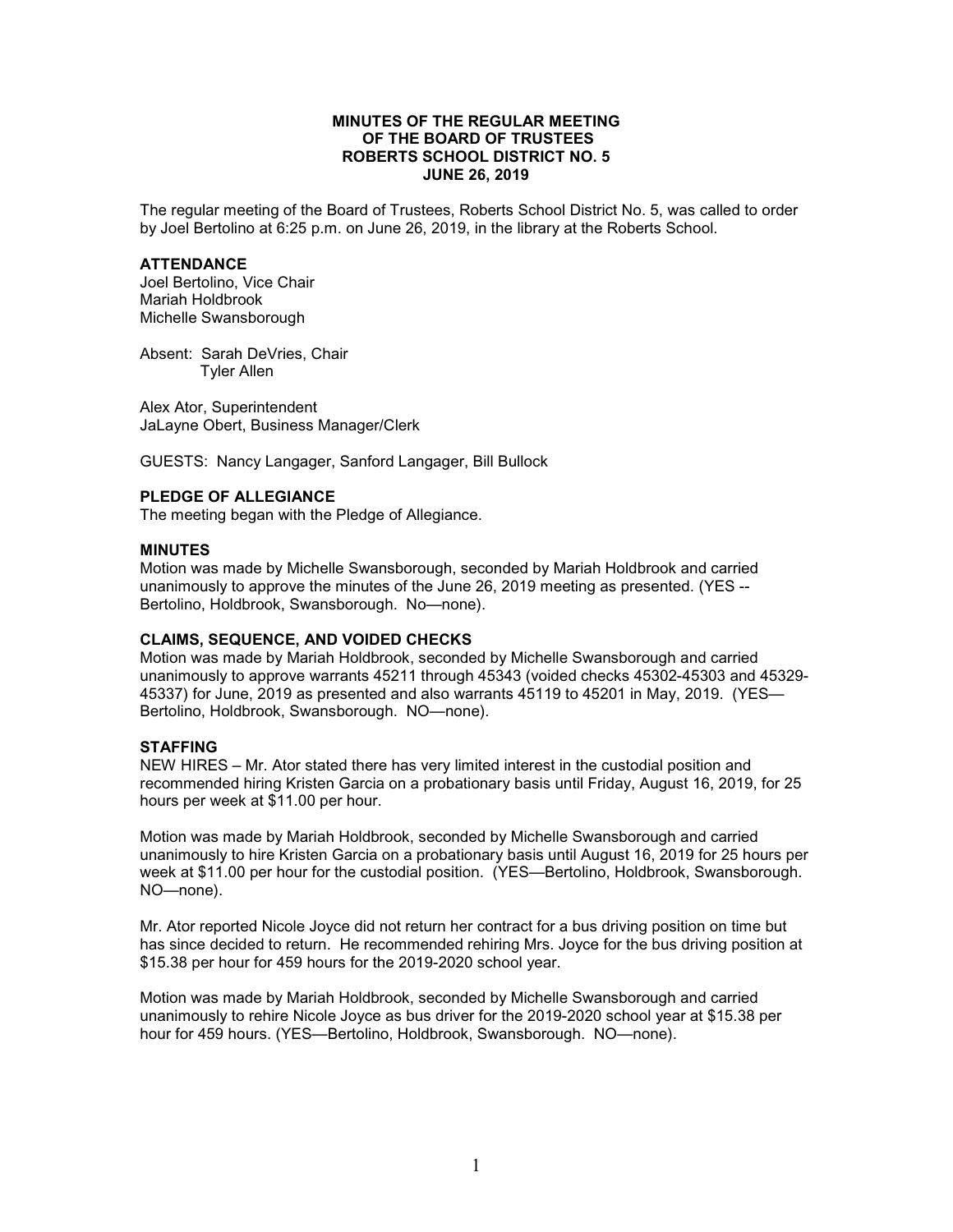COACHING AND ACTIVITIES CONTRACTS – (Sarah DeVries joined the meeting via telephone at 6:42 p.m.)

Mr. Ator recommended approval of the activities positions as listed in the agenda material as a consent action item with the exception of Melissa Bertolino and Theresa Kosel.

Motion was made by Mariah Holdbrook, seconded by Michelle Swansborough and carried unanimously to approve the activities consent action items as recommended by the superintendent with the exception of Melissa Bertolino and Theresa Kosel. (YES—DeVries, Bertolino, Holdbrook, Swansborough. NO—none).

Motion was made by Michelle Swansborough, seconded by Mariah Holdbrook and carried to approve hiring Melissa Bertolino as high school head volleyball coach and Theresa Kosel as assistant. (YES—DeVries, Holdbrook, Swansborough. NO—none. Abstained-- Bertolino due to conflict of interest.)

Sarah DeVries exited the meeting at 6:45 p.m.

EXTENDED CONTRACTS – Mr. Ator stated we did not issue an extended contract to Susan Fischer for the 2018-2019 year but she did three days of training last summer we need to pay.

Motion was made by Mariah Holdbrook, seconded by Michelle Swansborough and carried unanimously to approve a three day extended contract for the 2018-2019 school year for Susan Fischer. (YES—Bertolino, Holdbrook, Swansborough. NO—none).

Mr. Ator stated the extended contract for Bill Harvison for Vo-Ag will be discussed at the July meeting as he would like to shorten the hours.

#### **NEW BUSINESS**

RATIFICATION OF CONTRACTS – Mr. Ator recommended ratifying of all returned contracts presented in May (Lowery, Wilson, Parpart).

Motion was made by Michelle Swansborough, seconded by Mariah Holdbrook and carried unanimously to ratify contracts approved in May. (YES—Bertolino, Holdbrook, Swansborough. NO—none).

## **OLD BUSINESS**

SPRING ORDERS – Mr. Ator stated there is about \$28,000 remaining to be spent in the General Fund budget and recommended purchasing five new smartboards (one mobile) for \$20,499 and folding chairs for \$5000 to replace some of the old ones. He asked if board members have any other ideas of how to spend the last amount of money.

Mrs. Holdbrook stated she would like to look at ways to teach self-defense.

Mrs. Swansborough stated the Run, Hide, Fight program used at her work is a good program.

Mr. Ator stated he will look into what we can do with videos and getting staff trained. He added another safety concern is not having a working intercom system.

Mrs. Holdbrook stated walkie-talkies could be considered.

Motion was made by Michelle Swansborough, seconded by Mariah Holdbrook and carried unanimously to approve the purchase of five smartboards at a cost of \$20,499. (YES—Bertolino, Holdbrook, Swansborough. NO—none).

.Mr. Ator stated he'll research safety and security items.